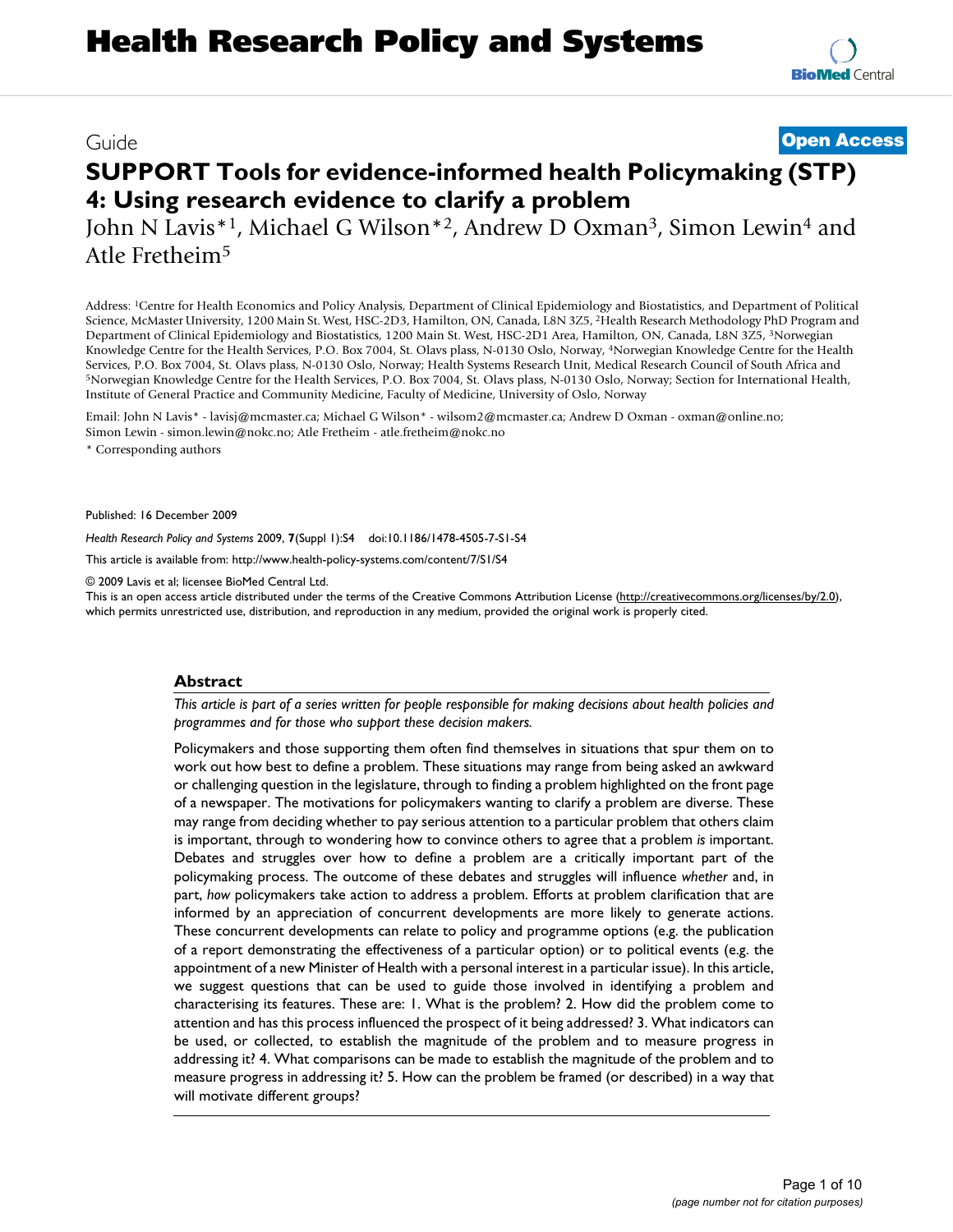# **About STP**

*This article is part of a series written for people responsible for making decisions about health policies and programmes and for those who support these decision makers. The series is intended to help such people ensure that their decisions are well-informed by the best available research evidence. The SUPPORT tools and the ways in which they can be used are described in more detail in the Introduction to this series* [1]. *A glossary for the entire series is attached to each article* (see Additional File 1). *Links to Spanish, Portuguese, French and Chinese translations of this series can be found on the SUPPORT website ([http://](http://www.support-collaboration.org) [www.support-collaboration.org](http://www.support-collaboration.org)). Feedback about how to improve the tools in this series is welcome and should be sent to: STP@nokc.no.*

# **Scenarios**

*Scenario 1: You are a senior civil servant and have been asked to submit a briefing note to the Minister about a health system problem in which she has a personal interest, namely that many of her constituents and family members say that they can't find a primary healthcare physician. You are concerned about whether the current draft of the briefing note prepared by a junior policy analyst does justice to the problem.*

*Scenario 2: You work in the Ministry of Health and are preparing a briefing note about a health system problem. All that you have been told is that the problem is about many citizens not having access to primary healthcare providers and services.*

*Scenario 3: You work in an independent unit that supports the Ministry of Health in its use of research evidence in policymaking and are preparing a policy brief for the Ministry of Health on barriers to accessing primary healthcare. You want guidance on how to clarify the problem in a systematic and comprehensive way.*

# **Background**

For policymakers (Scenario 1), this article suggests a number of questions that they might ask their staff to consider when preparing a briefing note about a problem. For those who support policymakers (Scenarios 2 and 3), this article suggests a number of questions to guide the clarification of a problem based on the best available local and global evidence. This article is the first of three articles about clarifying evidence needs (see also Articles 5 and 6 [2,3]). Figure 1 outlines the processes involved in clarifying these needs.

Policymakers and those supporting them often find themselves in situations in which they need to decide how best to define a problem. They may have:

• Identified a problem through an explicit priority-setting process (the focus of Article 3) [4]

- Read about a problem in a report from a national statistical agency or from an independent researcher
- Been asked a tough question about a problem in the legislature or by someone living in their constituency
- Found a problem highlighted on the front page of a daily newspaper, or
- Identified a problem through their personal experience of a health system

Some of these situations lend themselves to the proactive assessment of a problem, or what some might call an issue or challenge. But most typically they place policymakers in a reactive mode.

The motivation for policymakers to clarify a problem may be informed by a consideration of:

- Whether to pay serious attention to a particular problem that others assert is important
- What factors contribute to a problem
- How to measure the magnitude of a problem (whether it is getting better or worse, and whether it is responding to particular policies or programmes)
- How to convince others to agree that a problem is important (or that a favoured way forward is the optimal one given *how* it addresses a particular problem), or
- How to address misperceptions or manage expectations among those who (erroneously, in the eyes of the policymakers) see the problem as important

Debates and struggles over how to define a problem are a critically important part of the policymaking process [5,6]. The outcome of these debates and struggles will influence *whether* (and, in part, *how*) policymakers take action to address a problem.

Problems may come to light through:

- A focusing event
- A change in an indicator, or
- Feedback from the operation of a current policy or programme [7]

Focusing events are very common in the health sector because poor decision making may lead to extreme and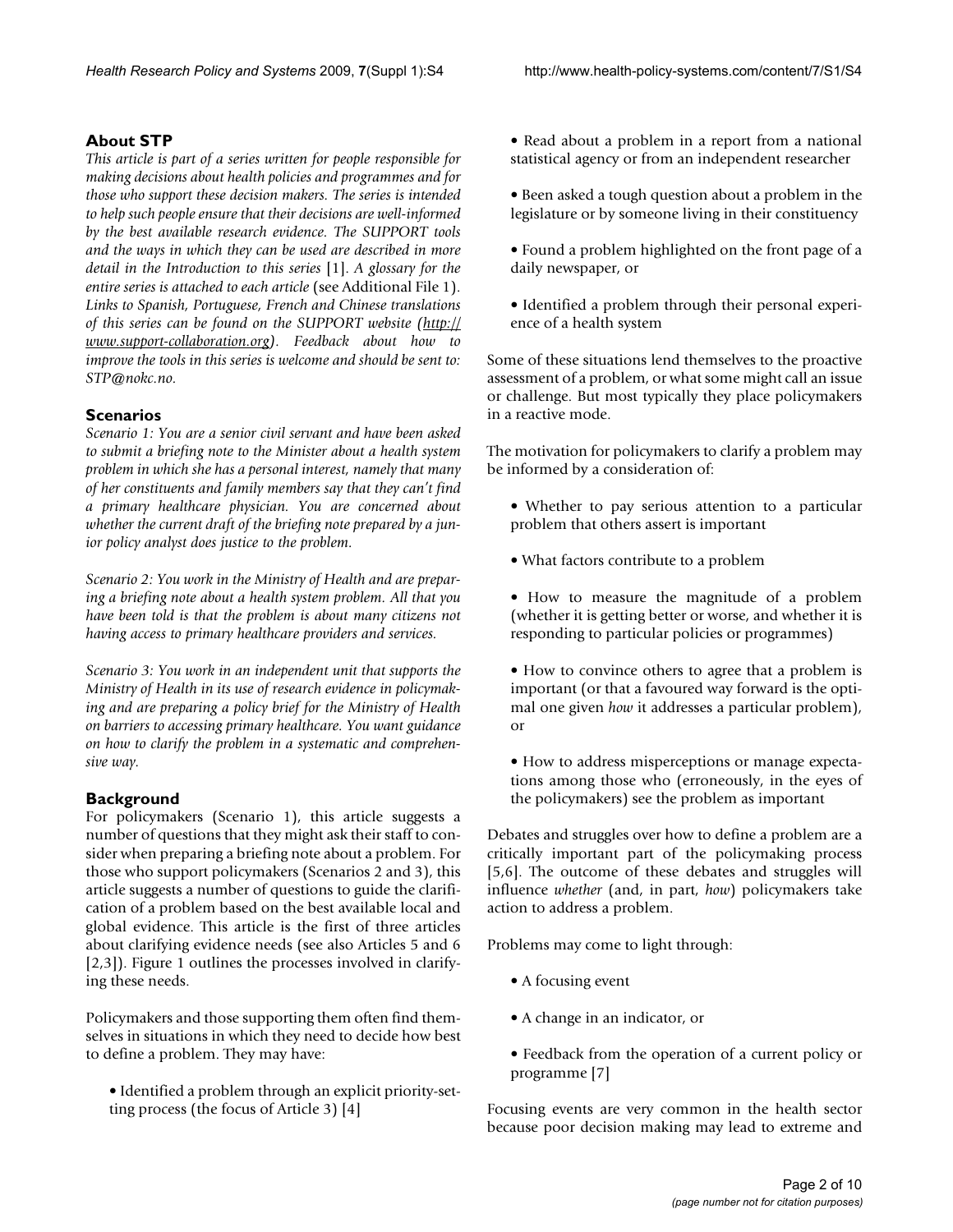

# **Figure 1**

often high-profile events such as illness and death. An example of a focusing event would be extensive newspaper coverage over a number of consecutive days of the provision of counterfeit prescription drugs and the deaths resulting from their use. A change in an indicator, though less dramatic, can also bring a problem to attention, particularly if it is a large change or it receives significant attention in a report or media release. A national statistical agency, for instance, may release a report that shows that nurses' pay varies widely across a country and that this is contributing to nursing shortages in certain provinces. Or a problem may come to light through feedback from the operation of a current policy or programme. Informal feedback from a programme manager in charge of a provincial waiting-time reduction initiative might, for example, highlight the fact that the programme is failing to meet its target for wait-time reductions due to resource limitations.

However, not all problems that are brought to attention are deemed worthy of government action. A problem can be defined as warranting government action by:

- Comparing current conditions with values related to a 'more ideal' state of affairs
- Comparing performance with other jurisdictions, and
- Framing a subject in a different way (e.g. describing a problem as an impediment to achieve a national priority) [7]

Politicians from different political parties will reflect different values and interpretations related to what constitutes a 'more ideal' state of affairs. A Minister of Health might regard the performance of their own country's health system favourably relative to another in a neighbouring country. But he or she might not do so when it is compared less favourably to other but equally appropriate international examples. Similarly, a cabinet may decide to take action if a particular problem is defined in terms of a lack of patient choice among healthcare providers (given that this could potentially become a source of frustration for voters), but *not* if a problem is defined in terms of a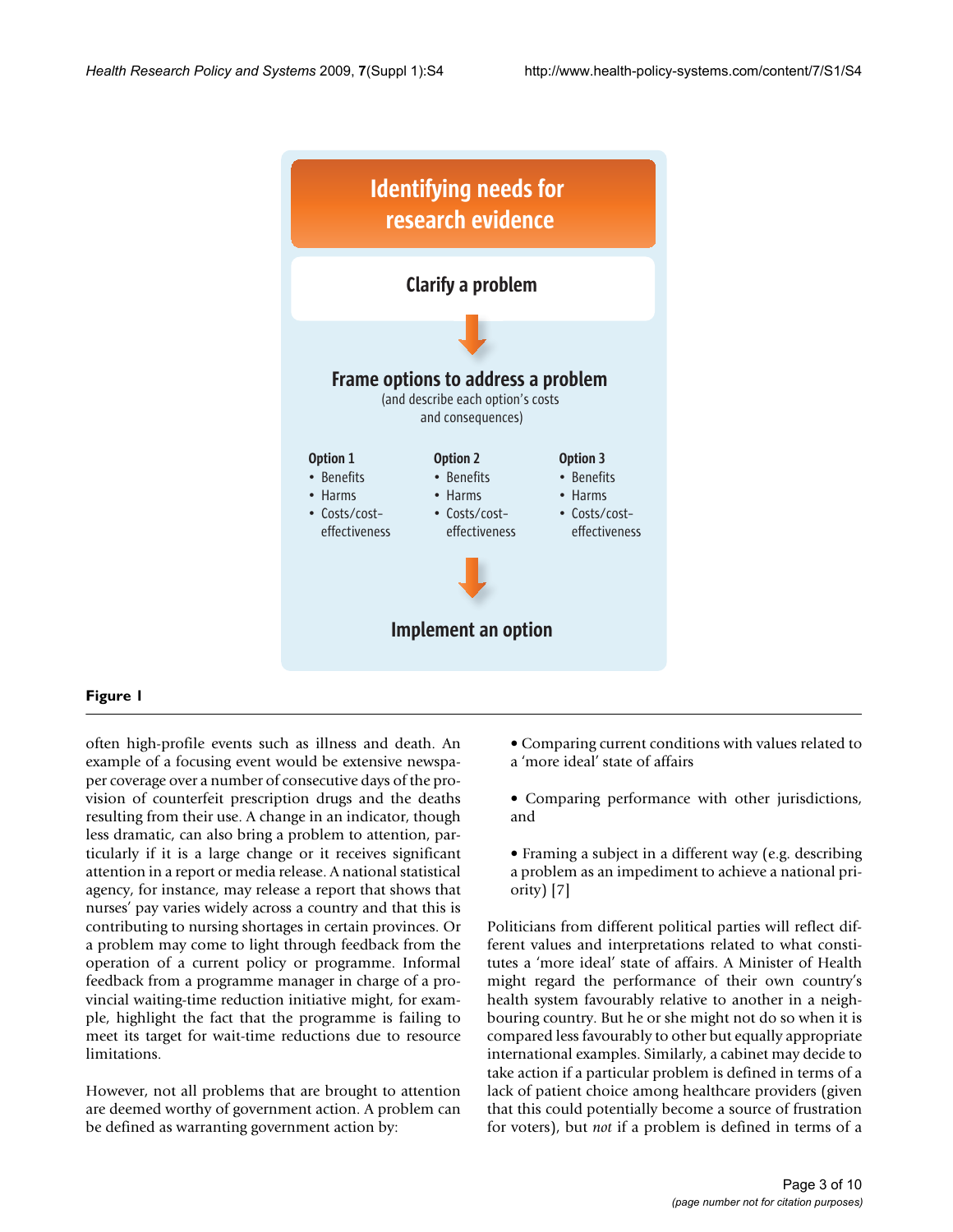lack of interest on the part of physicians in joining clinics that use collaborative practice models (this issue might be perceived by them as being too far removed from the concerns of voters).

Efforts to clarify problems are more likely to result in action if they:

- Reflect an awareness of concurrent developments related to policy and programme options (e.g. the publication of a report demonstrating the effectiveness of a particular option), and
- Are influenced by concurrent political events (such as the appointment of a new Minister of Health who may have a personal interest in a particular issue) [7]

If a problem is not defined in a way that 'fits well' with what are perceived to be viable options, or if it does not fit with broader political events, it is very unlikely to reach a decision agenda. An option can be deemed to be a viable solution if it is technically feasible, fits with dominant values and the public's current mood, and is acceptable both in terms of budget workability and likely political support or opposition [7]. Relevant political events can include swings in the public mood, changes in levels of support or opposition from interest groups, and changes to the governing party or prevailing legislative coalition [7].

# **Questions to consider**

The following questions can guide how to identify a problem and characterise its features:

1. What is the problem?

2. How did the problem come to attention and has this process influenced the prospect of it being addressed?

3. What indicators can be used or collected to establish the magnitude of the problem and to measure progress in addressing it?

4. What comparisons can be made to establish the magnitude of the problem and to measure progress in addressing it?

5. How can a problem be framed (or described) in a way that will motivate different groups?

### *1. What is the problem?*

A problem may relate to one or more of the following:

• A risk factor, disease or condition

• The programmes, services or drugs currently being used to address a risk factor, disease or condition

• The current health system arrangements within which programmes, services and drugs are provided, or

• The current degree of implementation of an agreed upon course of action (e.g. a policy or guideline)

The prevalence of a risk factor or the burden of a disease or condition in a province or country (e.g. incidence rate, prevalence rate, mortality rate) may constitute a problem. But more often, such issues are the manifestation of a problem: their *cause* is the real problem that needs to be addressed. The problem may instead lie with the programme or service, or relate specifically to the suitability of a drug that is currently being used to address a risk factor, disease or condition. Ineffective programmes, services or drugs may, for example, be in use to prevent or treat the risk factor, disease or condition.

Alternatively, a problem may be rooted in current health system arrangements within which programmes, services and drugs are provided. Potential problems may lie with governance arrangements/structures. These can include:

- Who has policy (e.g. regulatory), organisational, commercial and professional authority and accountability over particular programmes
- The services and drugs or the parts of the health system within which the programmes are located
- The services and drugs provided
- How authority is discharged, and
- How people who exercise authority are held accountable

Potential problems may also be rooted in financial arrangements. Such arrangements may affect who finances (i.e. who pays for) particular programmes, services and drugs and the parts of the health system within which these are provided, or how organisations are funded to deliver them. It may also relate to how professionals are remunerated to provide programmes, services or drugs, whether patients/consumers are offered incentives to use them, and how resources are allocated to them. Further, problems may be linked to current delivery arrangements. These may include: who is targeted by particular programmes, services and drugs, who they reach (or who accesses and uses them), who provides them and how, where they are they provided, what information and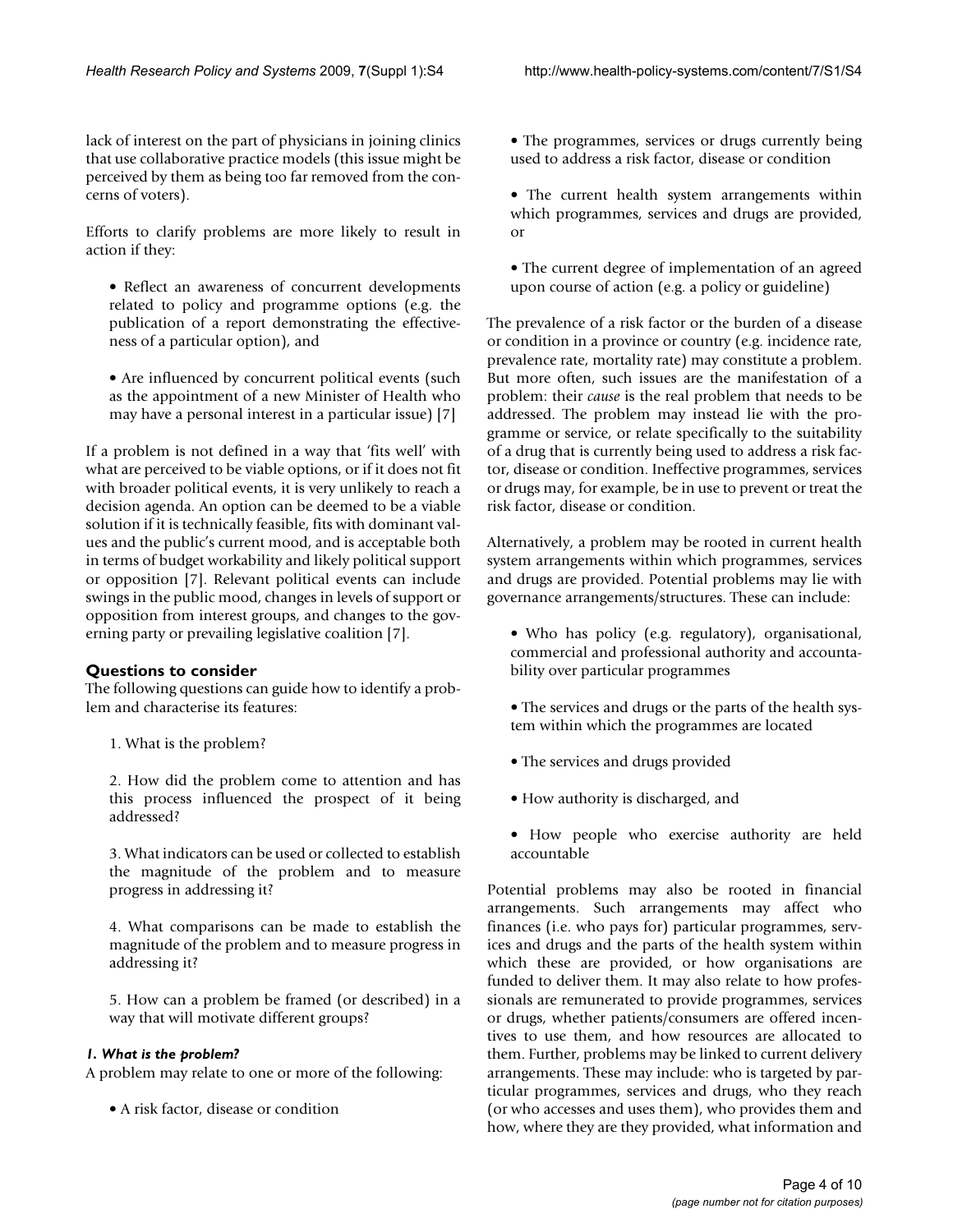#### **Table 1: Clarifying the problem underpinning the lack of widespread use of the recommended malaria treatment**

Members of the Evidence-Informed Policy Networks (EVIPNet) in ten sub-Saharan African countries identified the problem of the lack of widespread use of the recommended artemisinin-based combination therapy (ACT) to treat malaria in their respective countries. The following framework of four questions (and relevant sources of data and research evidence) [11] was used to clarify this problem:

• Does the problem relate to a risk factor, disease or condition?

 $\textcircled{*}$  Incidence of (and death rates from) uncomplicated falciparum malaria, by age (including separately for infants), sex (including separately for pregnant women and lactating women), HIV status, malnutrition status, and socio-economic status

- Does the problem relate to a programme, service or drug currently being used to address a risk factor, disease or condition?
	- $\textcircled{*}$  Cure rates for, and drug resistance (or reduced drug sensitivity) to, ACT and other anti-malarial drugs, as well as the side effects and costs of the drugs
- The views and experiences of patients about particular anti-malarial drugs
- Does the problem relate to the current health system arrangements within which programmes, services and drugs are provided?
	- $\textcircled{8}$  Governance arrangements

– Regulations about which ACT and other anti-malarial drugs (i.e. drugs, dosage regimes, and packaging) can be registered/licensed for sale, how counterfeit or substandard drugs are safeguarded against, how patents for them and profits arising from them are handled, how they can be marketed, who can prescribe them and how, and who can sell or dispense them and how

– National treatment guidelines and/or the national malaria control policy about the first-line (and second-line) drug therapy recommended for uncomplicated falciparum malaria, as well as their dosage regimes/packaging, targeting for particular populations, and targeting for areas with particular characteristics

- National essential drugs list, particularly the list of anti-malarial drugs
- Financial arrangements

– Drug and dispensing fees for first-line drug therapy (and for ACT if this is not the first-line therapy) for uncomplicated falciparum malaria, including any subsidies for particular populations, remuneration arrangements for health works prescribing and dispensing ACT

- The views and experiences of patients about fees and subsidies and about financial incentives to promote adherence
- Delivery arrangements
	- Access rates for first-line drug therapy

(and for ACT if this is not first-line therapy) for uncomplicated falciparum malaria (i.e. who has access to someone who can dispense drug therapy)

- Coverage rates for first-line drug therapy
- (and for ACT if this is not first-line therapy) for uncomplicated falciparum malaria (i.e. who is dispensed which drug)

– Treatment patterns for uncomplicated falciparum malaria (i.e. who dispenses what, when, where and how, including whether treatment is part of the Integrated Management of Childhood Illness or other 'horizontal' programmes)

- Adherence patterns for the treatment of uncomplicated falciparum malaria (i.e. who takes what, when, where and how)
- Arrangements for surveillance, pharmacovigilance and the diagnosis and treatment of atypical cases
- The views and experiences of patients about particular providers (or delivery arrangements more generally)
- Does the problem relate to the current degree of implementation of an agreed-upon course of action?

 $\textcircled{*}$  For example, regulations can only help to address a problem if they are acted upon throughout the health system. Regulations may exist about the registration/licensure, marketing, prescribing and dispending of ACT and other anti-malarial drugs. However, if the regulations are not enforced, there may be many counterfeit or substandard drugs in circulation, false statements may be made in drug advertisements, and untrained individuals may be prescribing or dispending ACT

The EVIPNet teams all concluded that the problem could be related to a risk factor, disease or condition, the programmes, services or drugs currently being used, the current health system arrangements and, in some cases, the current degree of implementation of an agreed-upon course of action. This had important implications for which options were considered appropriate to address this multi-faceted problem.

communication technology is used to provided them, and what safety and quality systems are provided. The taxonomy of governance, financial and delivery arrangements is addressed further in Article 7 in this series [8].

Finally, a problem may be rooted in the *degree* of implementation of an agreed course of action about a programme, service or drug, or else an agreed course of action about the health system arrangements within which these are provided. A problem, for example, may already have been defined and a policy introduced to address it, but the policy may not yet have been translated into action. In this instance, one approach to identifying the problem is to identify potential barriers to implementation at one or more of four levels:

1. The healthcare recipient and citizen level (e.g. citizens are unaware that they can access a programme, service or drug free of charge)

2. The healthcare provider level (e.g. health workers do not fully adhere to national policies and guidelines)

3. The organisational level (e.g. organisations do not manage the performance of their staff), and

4. The system level (e.g. policies are not enforced).

The identification of barriers to implementation is the focus of Article 6 in this series [3].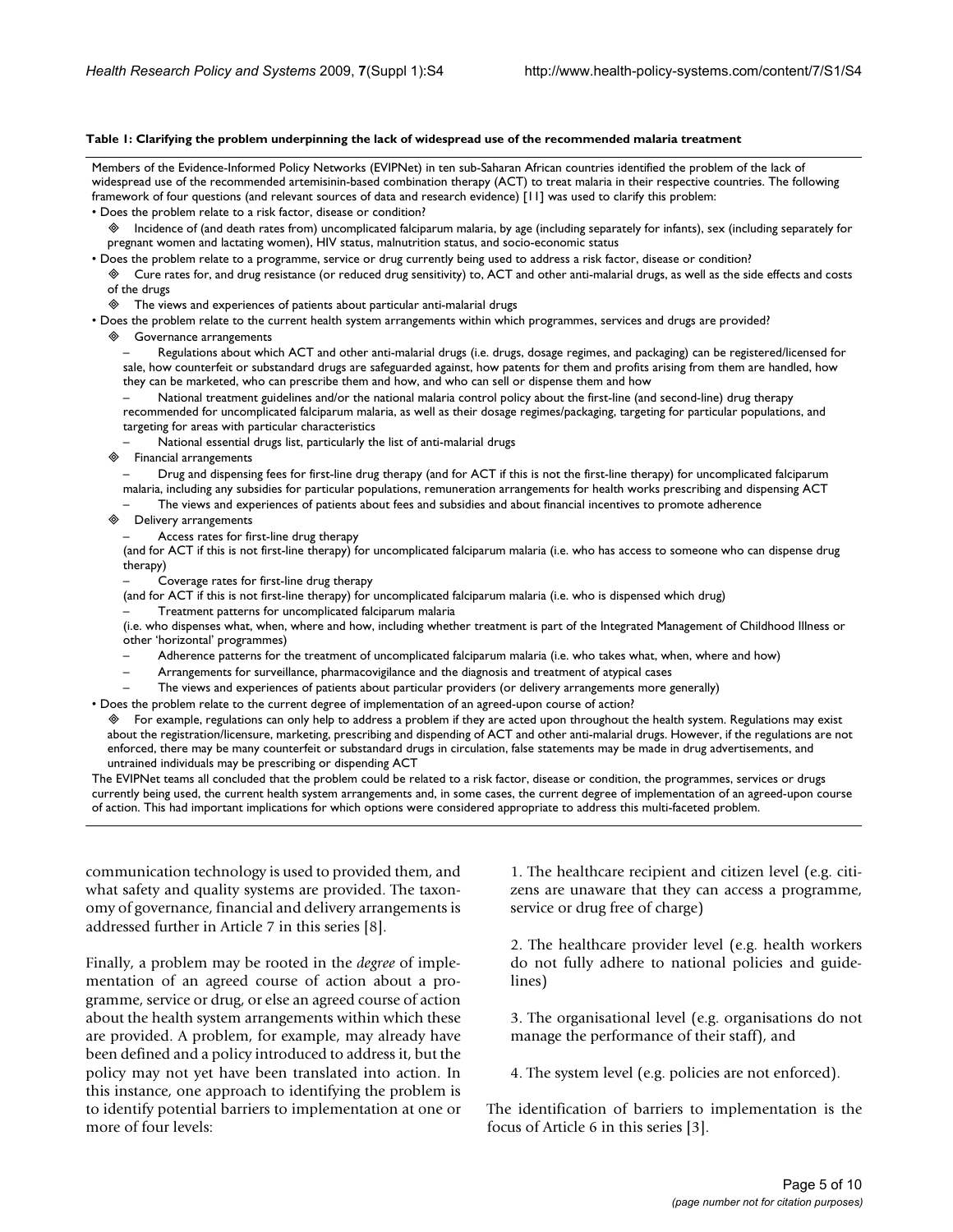#### **Table 2: Clarifying the problem underpinning high rates of medication error**

Questions 2-5 which were discussed earlier in this article can be used to clarify a problem once it has been related to one or more of the following: a risk factor, disease or condition, the programmes, services or drugs currently being used, the current health system arrangements and the current degree of implementation of an agreed upon course of action. Consider the following example of the problem of high rates of medication error:

• How did the problem come to attention and has this process influenced the prospect of it being addressed?

 The problem of medical error may come to attention through a focusing event (e.g. a child dies because a doctor prescribes the wrong drug dosage), a change in an indicator (e.g. there is a dramatic increase in the number of reported errors in a given month) or feedback from the operation of current policies and programmes

(e.g. an evaluation report identifies more types of medication errors than have been routinely measured)

 An evaluation report may identify that one possible factor contributing to a problem is the lack of clear boundaries of the scope of practice between doctors, nurses and pharmacists, which makes accountability for prescribing, dispensing, administration and chart documentation unclear

 The same report may propose that the problem be turned into a statement of purpose that can be used to engage a diverse array of stakeholders. For example, policymakers may prefer to speak about how their country will become a leader in patient safety, rather than referring to current patient safety problems

• What indicators can be used or collected to establish the magnitude of the problem and to measure progress in addressing it?

 Policymakers may identify that no indicators are currently being measured accurately at the national level but that they are interested in starting to accurately measure both the number of medication error reports per quarter and the number of 'near misses' per quarter. Collecting such data would allow them to set a target level for the indicator

• What comparisons can be made in order to establish the magnitude of the problem and to measure progress in addressing it?

- Policymakers may identify that they would like to make four types of comparisons:
	- Comparisons over time within the country
	- Comparisons to other appropriate comparator countries
	- Comparisons against a target to be set as part of a national patient safety strategy
	- Comparisons against what a national consumer association has said it would like to see

 $\textcircled{*}$  Ideally a search for administrative database studies or community surveys would allow the policymakers to identify at least some existing research evidence and allow them to make immediate comparisons

- How can a problem be framed (or described) in a way that will motivate different groups?
	- Policymakers may find that:
		- Pharmacists respond to the language used to describe a medication error
		- Consumer groups respond to a stated purpose of achieving, for example, a 50% reduction in medication errors
		- Regulators engage when the lack of clear boundaries between the scope of practice of healthcare providers is discussed as an important feature of the problem

– Hospital staff may respond positively when told of a plan to collect an indicator that identifies under-reporting in a way does not penalise units or departments who support full disclosure

– Hospital executives may engage most fully when comparisons are made among their facilities

 $\textcircled{*}$  Ideally a search for qualitative studies would allow the policymakers to grasp the different meanings that different groups attach to a problem

Policymakers and those who support them need to determine the causes of a problem. These problems may be related to: one or more of a risk factors; a disease or condition; the programmes, services or drugs currently being used; the current health system arrangements; or the current degree of implementation of an agreed upon course of action. Doing so can be an iterative process. What at first glance may appear to be a seemingly unrelated issue, such as disincentives to manage chronic disease proactively in primary healthcare, may actually be the very problem that needs attention. Table 1 illustrates how this simple framework can be used to clarify a problem, using malaria treatment in sub-Saharan Africa as an example.

Policymakers and those supporting them could gain additional insights into this component of problem clarification from the fields of complexity theory, complex adaptive systems, and soft systems methodology. Examples of relevant resources are provided at the end of this article.

# *2. How did the problem come to attention and has this process influenced the prospect of it being addressed?*

Identifying a problem is often only the beginning of the process. Typically, a great deal of work will still need to be done in order to clarify a problem in a way that confirms whether or not there is a need to address it. If there is a need, it will also be necessary to build the support required to address it. Understanding how a problem first came to attention can be an important initial step in the process of clarification. As outlined in the Background section in this article, problems typically come to light through:

- A focusing event
- A change in an indicator, or
- Feedback from the operation of current policies and programmes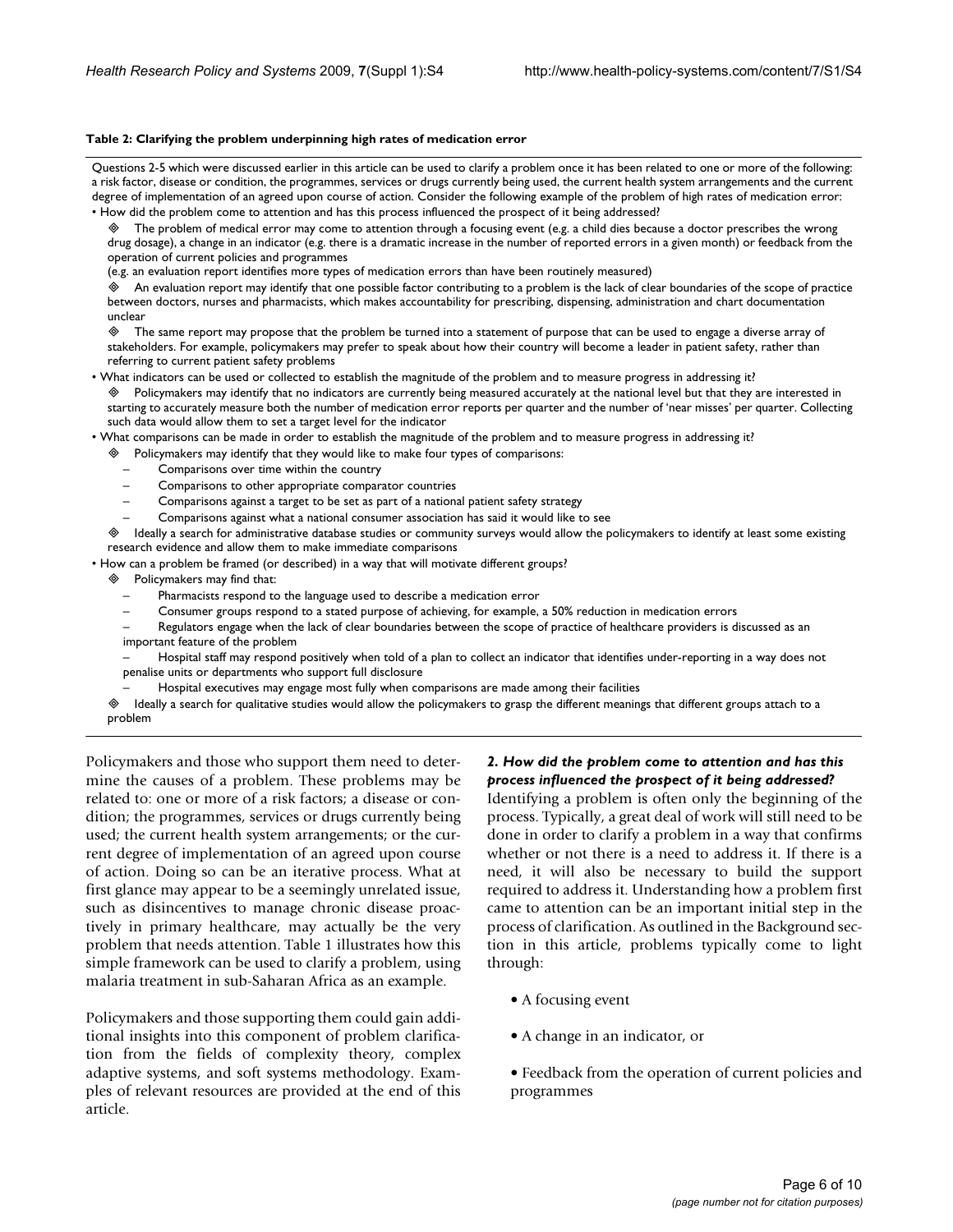Key policymakers may (or may not) agree whether a problem warrants attention at the early stages of the problemclarification process. Table 2 illustrates how the question discussed here in this sub-section (together with three additional questions) can be used to clarify a problem once it has been related to one or more of: a risk factor, disease or condition; the programmes, services or drugs currently being used; the current health system arrangements; or the current degree of implementation of an agreed upon course of action.

If key policymakers *do* agree that a problem warrants attention and that they want to stake out a claim for what they would like to achieve in addressing the problem (e.g. through a statement of purpose or a goal), this will often leave little time to clarify the problem accurately. Before long, it may be necessary to move on to the specifics of considering how the options should be framed.

It is possible though that a focusing event could, on closer examination, turn out to be a significant aberration rather than reflecting a widespread problem. Similarly, an indicator may be found to have been poorly measured or not adjusted for seasonal variation. Or an internal report about the operation of current policies and programmes may, when read more closely, contain significant errors of interpretation. It may also be the case that policymakers erroneously link a problem to programmes, services or drugs currently being used when, in reality, the actual problem may lie elsewhere.

Alternatively, key policymakers may quickly decide that a problem does not warrant attention. They may focus on addressing misperceptions or managing expectations among those who first brought the problem to attention. In the interim, those supporting such policymakers may conduct a preliminary review and conclude that the problem *is* significant. In this case key policymakers will be left with the difficult task of having to make an argument for re-opening an issue that has been effectively closed – perhaps even in a highly visible way.

# *3. What indicators can be used or collected to establish the magnitude of the problem and to measure progress in addressing it?*

Depending on how a problem first comes to attention, it may or may not be necessary to examine closely which indicators related to a problem are currently being measured (or can and should be measured) accurately. If, for example, a problem comes to attention through a change in an indicator that is already known to be highly reliable, giving further attention to other indicators may not be needed. On the other hand, if a problem comes to attention through a focusing event, further work would be necessary. In such cases:

• Community surveys and vital registries are examples of good sources of indicators about a risk factor, disease or condition

• Healthcare administrative data (or what are sometimes called health management information systems), monitoring and evaluation data, community surveys, and healthcare provider surveys can be good sources of indicators about the programmes, services and drugs currently being used

- Legislation, regulation, policies, drug formularies, and policymaker surveys can be good sources of indicators about governance arrangements
- Health expenditure surveys and healthcare provider surveys can be good sources of indicators about financial arrangements
- Healthcare administrative data can be good sources of indicators about delivery arrangements, and
- Community surveys and healthcare provider surveys, as well as healthcare administrative data, can be good sources of indicators about the current degree of implementation of an agreed upon course of action

Disaggregated data, such as data by ethnicity/culture, gender or socio-economic status, can often be particularly helpful in clarifying whether a problem is widespread or particularly pronounced in some groups. Article 11 in this series addresses how to find and use local evidence, and Article 10 describes a categorisation scheme for groups which could be considered when incorporating equitybased approaches within the process of problem clarification [9,10].

# *4. What comparisons can be made to establish the magnitude of the problem and to measure progress in addressing it?*

While indicators can provide policymakers with some sense of the magnitude of a particular problem, implicit or explicit comparisons are what truly establish whether a problem is big or small, whether it is getting better or worse, or whether it appears amenable to change. At least four key types of comparisons can be made:

- *Comparisons over time within a country*: can help to establish whether a problem is getting better or worse. If corrective actions have already been taken, such comparisons can help to determine whether a problem appears amenable to change
- *Comparisons between countries and other appropriate comparators* (where the data are comparable): can help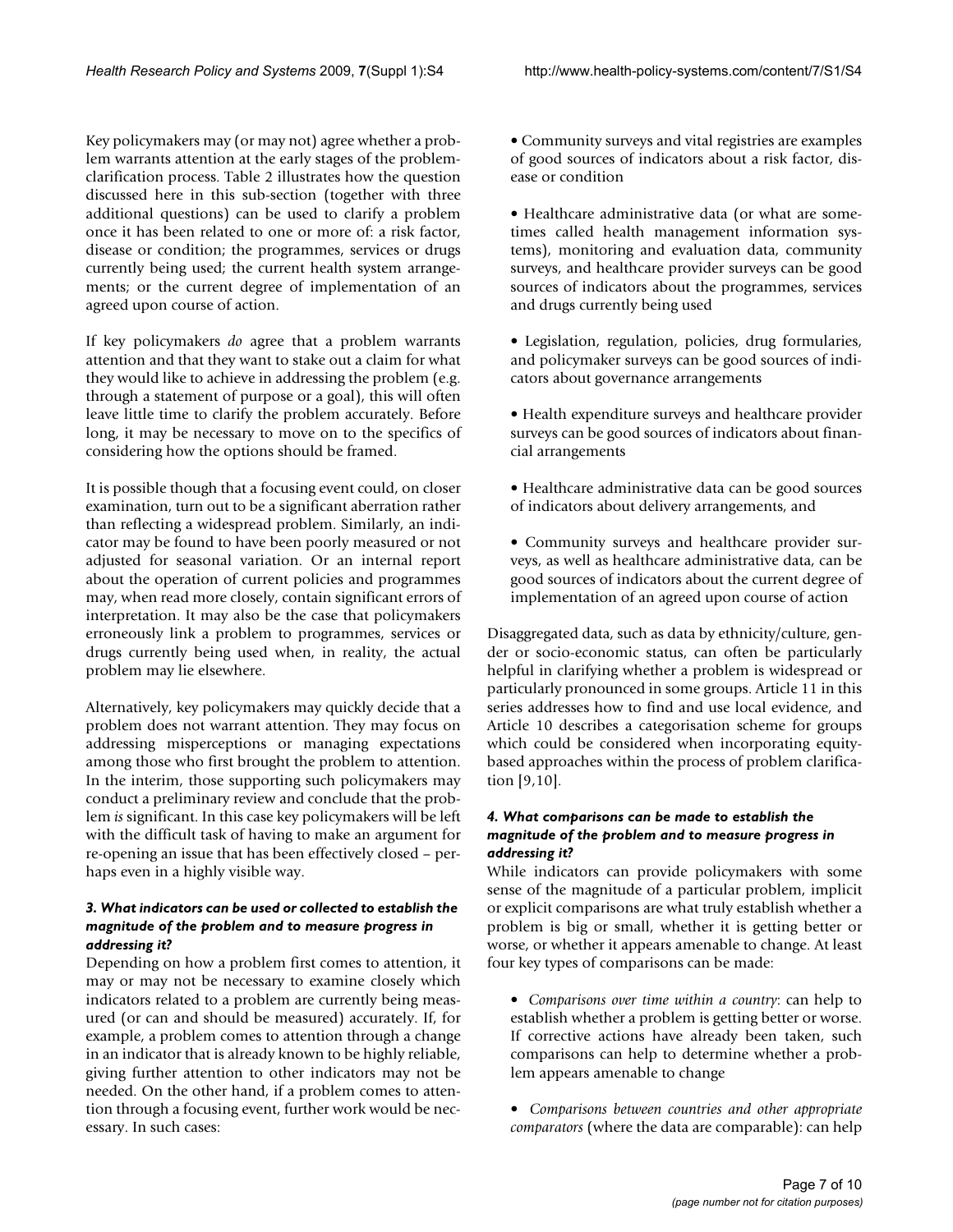#### **Table 3: Finding research evidence about a problem**

While much of the task of problem clarification involves finding and using local evidence (the subject of Article 11 in this series), published administrative database studies and community surveys can provide insights about comparisons [9]. Qualitative studies can also provide insight into alternative framings for a problem.

The first set of steps involved in finding such studies includes:

• Drawing up a list of words or phrases that capture the problem (e.g. medication error, scope of practice), synonyms for each problem and factor (e.g. drug near-misses, professional regulation), and alternative spellings for each synonym (e.g. medication, medications)

• Deciding whether systematic reviews (the subject of Article 7) or single research studies are the focus of the search [8], and

• Providing any additional details that limit the search (e.g. children, adults)

The second set of steps includes:

• Choosing those words and phrases that would *all* need to be present in order for the article to be identified (e.g. medication error, systematic review, and children), connecting them with 'and', and putting them in brackets, and

• Choosing those words and phrases for which only one would need to be present (e.g. medical error and its synonyms), connecting them with 'or', and putting them in brackets, and

• Connecting both sets of brackets using 'and'

The third set of steps includes:

• Using the Internet to access the health-related database, PubMed. This database contains a 'hedge' (i.e. a validated search strategy or filter) for the types of studies of interest here [12]

- Clicking on 'special queries' in the left task bar
- Clicking on 'health services research' queries
- Entering the words and phrases, as well as the Boolean operators ('and'/'or') in the search field, and

• Clicking 'process assessment' or 'outcomes assessment' for administrative database studies and 'qualitative research' for qualitative studies This approach increases the chances that the returned citations will be of the appropriate study type, though many other types of studies may be retrieved as well.

to establish whether a problem is big or small and what targets could be achievable, and help to mobilise support for addressing a problem

- *Comparisons against plans*: (e.g. national targets and the Millennium Development Goals) can help to mobilise support for addressing a problem, and
- *Comparisons against what policymakers and/or stakeholders predicted or wanted*: can also help to mobilise support for reaching goals

While clarifying a problem relies extensively on local data, research evidence can often provide comparisons that have been conducted in a systematic and transparent way. Healthcare administrative database studies and community surveys, for example, which are often published in research literature, can help to clarify a problem and appropriate targets and mobilise support. Such studies can be highly useful to policymakers in addressing misperceptions or managing expectations. They can also be used to develop or refine a statement of purpose. For example, policymakers may want to change the trajectory of an existing indicator or measure a new indicator in ways that permit comparisons. Article 11 in this series provides approaches to finding and using local evidence [9]. Table 3 also provides tips for finding healthcare administrative database studies and community surveys.

# *5. How can a problem be framed (or described) in a way that will motivate different groups?*

How a given problem is categorised can have important consequences for the way groups may respond. Framing a problem in new or alternative ways is likely to result in the issues resonating in different ways among different groups. Canada, for example, has framed the field of study related to the social determinants of health most neutrally by referring to it as 'population health'. In contrast, in the United States, the same field is often referred to as 'disparities in health' – a term that conveys the existence of differences but not necessarily unfairness. In the United Kingdom, the term 'inequalities in health' is commonly used. This term seems explicitly to convey unfairness, and it only gained political traction when a new governing party was elected in the 1990s with a goal of reducing unfairness within health and other sectors. Some groups may respond more actively to a negatively framed problem statement (e.g. "Our country has the highest infant mortality rate in the region") while others may respond better to a positively framed statement of purpose (e.g. "Our country will, within five years, achieve the national health goals related to infant mortality").

Some groups may rally around issues related to a particular disease or condition (e.g. rapidly rising rates of cardiovascular disease). Others may rally around one or more risk factors (e.g. smoking, diet, exercise or housing and working conditions). Even groups with a similar focus may be attracted to different indicators related to the same problem. Some may be motivated more by 'hard' indicators such as mortality. But others may be motivated by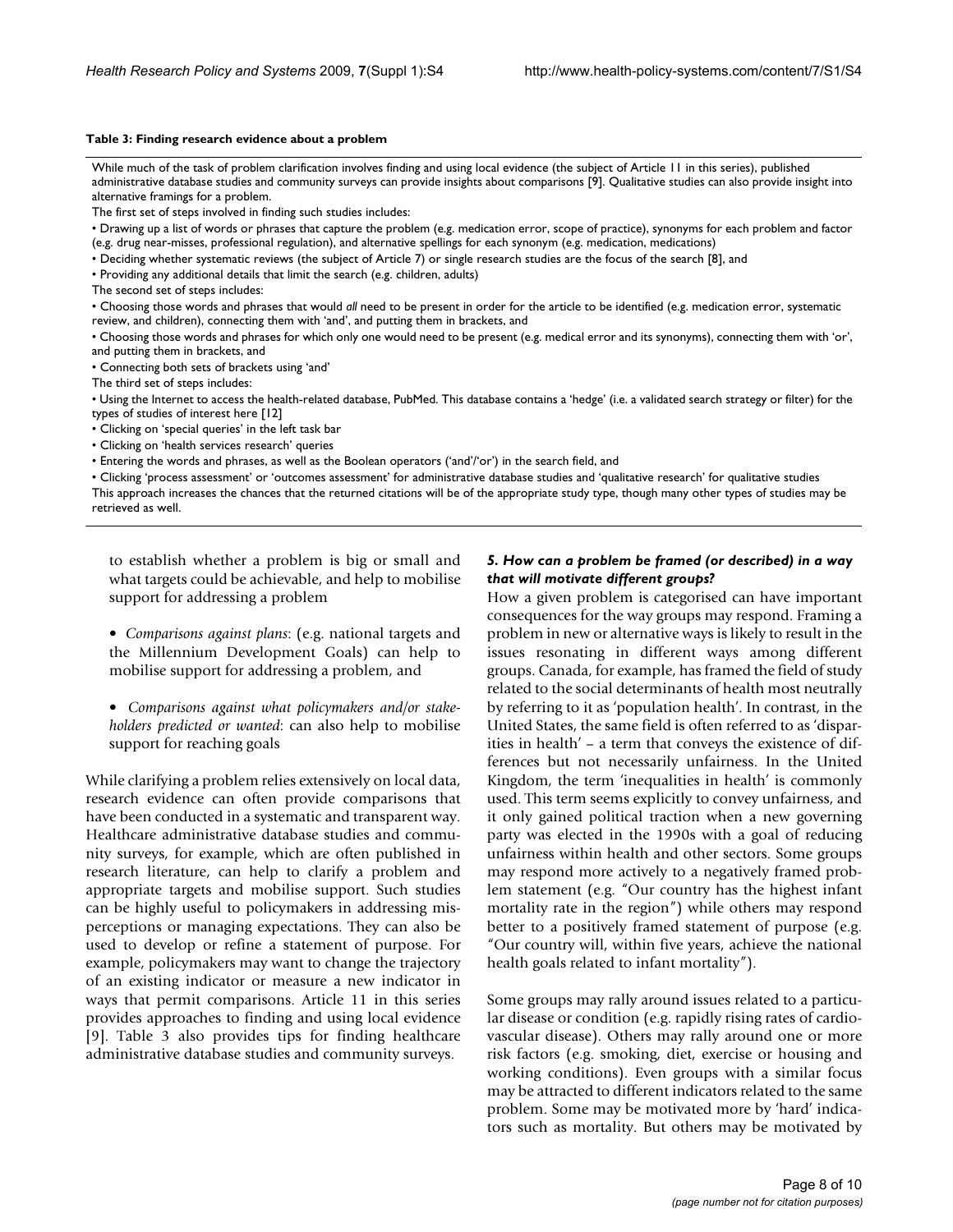'soft' indicators such as self-reported health status. Particular groups may be motivated only by indicators from the health sector, such as health-related quality of life. Other groups, in contrast, may be motivated by indicators from non-health sectors that can have an influence on health and healthcare, such as employment status. The importance of comparisons can also vary by group, with some groups more interested in a narrowly defined group of peers that share a range of key characteristics (such as large university-affiliated teaching hospitals), and others more interested in the full spectrum of organisations providing similar types of healthcare (such as all hospitals).

Qualitative research can shed light on the meanings that individuals or groups attach to a particular problem, the indicators used to measure it, and the comparisons made to establish its importance. Table 3 provides tips for finding this type of research. Conversations with different groups and available qualitative research can help policymakers identify which framings of a problem (or purpose) can best mobilise support among different groups to address a problem. A key challenge, however, is ensuring that the alternative framings being considered are consistent with the problem, as determined through the type of systematic analysis described above.

# **Conclusion**

Problem clarification can all too easily be skipped over entirely, or else done too rapidly, or in too cursory a way. It may also not be done iteratively when additional data and research evidence are found regarding indicators and comparisons, or when policies and programmes encounter challenges or fail to yield results. Any such failures in problem clarification may mean that further resource investments based on existing conceptions of a problem will be misguided. Close attention should be paid therefore to indicators, comparisons and alternative framings to ensure that decisions about which particular problem to focus on are well-informed. The process of clarifying a problem will influence decisions about which particular options warrant serious consideration based on *how* they address a problem.

# **Resources**

### *Useful documents and further reading*

- Kingdon JW: *Agendas, Alternatives, and Public Policies,* 2 edn. New York, USA: Longman; 2003, pp. 90-115.

- Rosenhead J, Mingers J (Eds): *Rational Analysis for a Problematic World Revisited:. Problem Structuring Methods for Complexity, Uncertainty and Conflict.* Chichester, UK: John Wiley & Sons Ltd.; 2001; pp 61-2.

- Stone D: *Policy Paradox:* The Art of Political Decision Making. New York: W. W. Norton and Company; 1997.

- Sweeney K. Griffiths F (Eds). *Complexity and Healthcare.* An Introduction. Oxford, UK: Radcliffe Medical Press; 2002, pp. 100.

#### *Links to websites*

- Program in Policy Decision-Making (PPD)/Canadian Cochrane Network and Centre (CCNC) database: <http://www.researchtopolicy.ca/search/reviews.aspx> – Source of a taxonomy of governance, financial and delivery arrangements within health systems where problems may be located, as well as systematic reviews of administrative database studies, community surveys, and qualitative research addressing health system arrangements

PubMed Health Services Research (HSR) Queries:

http://www.nlm.nih.gov/nichsr/hedges/search.html – Source of 'hedges'(i.e. validated search strategies) to identify administrative database studies and community surveys that can help to put a problem in comparative perspective and to identify qualitative studies that can help to frame problem in ways that resonate with different stakeholders

### **Competing interests**

The authors declare that they have no competing interests.

# **Authors' contributions**

JNL prepared the first draft of this article. MGW, ADO, SL and AF contributed to drafting and revising it.

# **Additional material**

# **Additional file 1**

*Glossary*

Click here for file [\[http://www.biomedcentral.com/content/supplementary/1478-](http://www.biomedcentral.com/content/supplementary/1478-4505-7-S1-S4-S1.doc) 4505-7-S1-S4-S1.doc]

### **Acknowledgements**

Please see the Introduction to this series for acknowledgements of funders and contributors. In addition, we would like to acknowledge Yogan Pillay and participants in Polinomics for helpful comments on an earlier version of this article.

This article has been published as part of *Health Research Policy and Systems* Volume 7 Supplement 1, 2009: SUPPORT Tools for evidence-informed